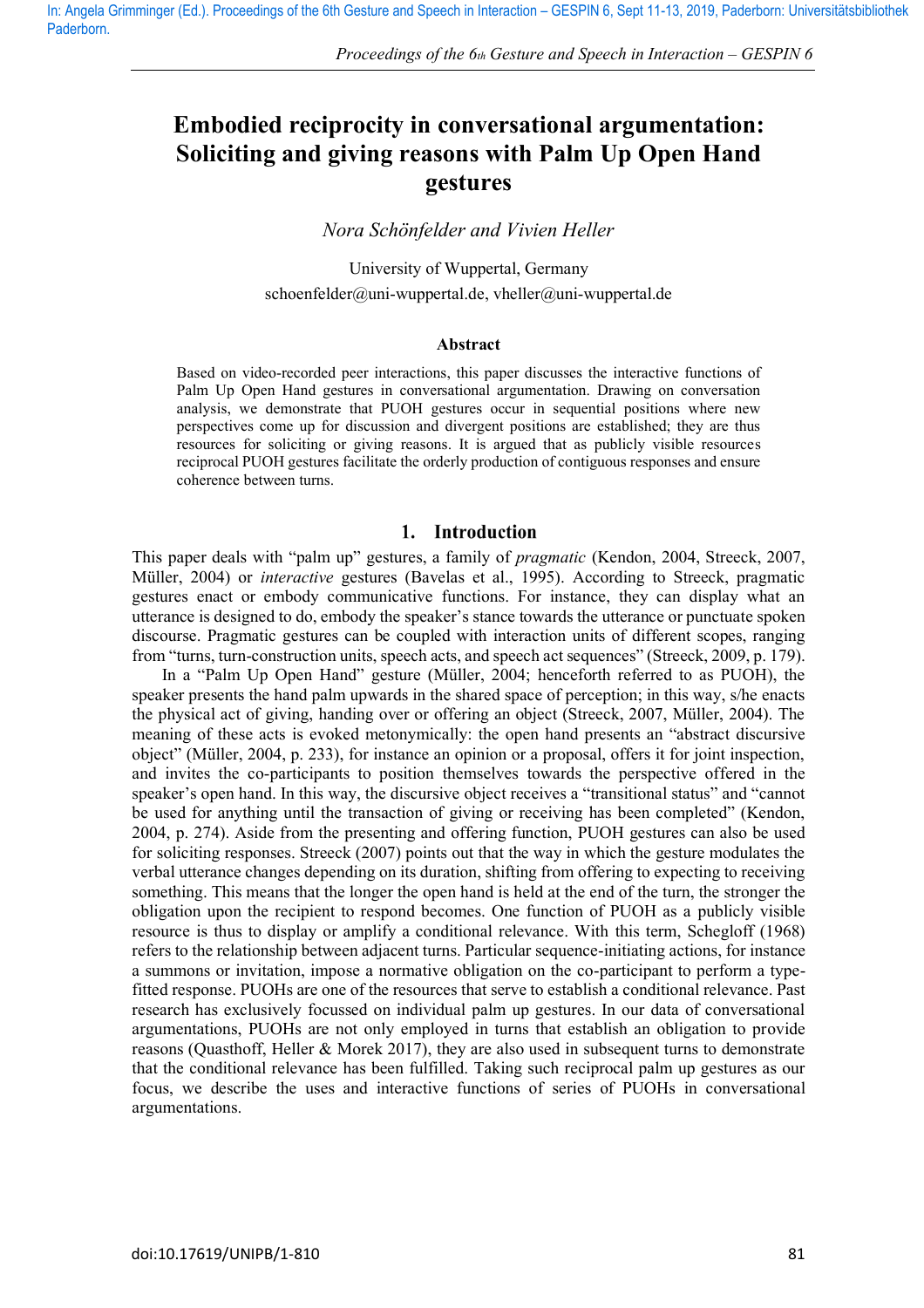### 2. Data and analytical approach

# 2.1. Data

The analysis is based on a corpus of 14 videotaped group discussions (46:19 minutes) of children aged between 7;0 and 13;6. The corpus includes 19 instances of reciprocal PUOHs, i.e. sequences in which at least two subsequent PUOHs were produced by different speakers. Groups of three to five children were asked to deal with a fictitious problem involving a shipwreck. The task was to arrive at a jointly agreed decision on three essential survival items. Since the scenario allowed for a variety of solutions, it was likely that the children's positions would diverge.

The data was transcribed in accordance with GAT 2 conventions (Selting et al., 2011); they include final pitch movements of intonation phrases, the focus accents (noted in capital letters) and multimodal phenomena. To represent PUOH gestures and gaze, still pictures were embedded into the transcripts.

### 2.2. Analytical Approach

Drawing on multimodal conversation analysis, we analysed reciprocal PUOHs with regard to their sequential embedding in conversational argumentations and their precise position in the emerging turn. Conversational argumentation is approached as a discursive practice with a complex sequential organisation that involves certain conversational "jobs", i.e. "constituting dissent/ problematizing", "establishing an obligation to provide reasons", "providing and challenging reasons", "closing" and "transition" (Quasthoff, Heller & Morek, 2017, pp. 97-101). Conversational argumentation can either be framed as controversial/persuasive or as consensual/collaborative reasoning (Ehlich, 2014). We therefore examined reciprocal PUOHs in both types of contexts. Regardless of the contextual framing, reciprocal PUOH gestures occur in the jobs *establishing an obligation to provide reasons* and *providing and challenging reasons*. In the following, we present two examples of reciprocal palm up gestures produced when participants provided and challenged reasons.

#### **Results** 3.

# 3.1. Reciprocal PUOH gestures in a controversial context

Extract (1) shows Damira and Sila in a controversial moment of their discussion. The participants have already constituted a dissent and established an obligation to provide reasons. The extract starts with Damira pointing to the illustrations of the first aid kit and the mobile phone on the handout, thereby taking up the positions of previous speakers and formulating an interim conclusion (l. 71). She then establishes a fictitious scenario (l. 72) that results in another choice: a knife or matches (l. 76). A series of three PUOH gestures now occurs: the first gesture is produced by Damira when she offers her reasoned position, the second by Sila, who challenges the position, and the third again by Damira when she substantiates her claim. Note that some of the PUOHs contain two or three gesture phrases (Kendon, 2004).

#### **Extract 1: DAM - Damira, SIL - Sila**

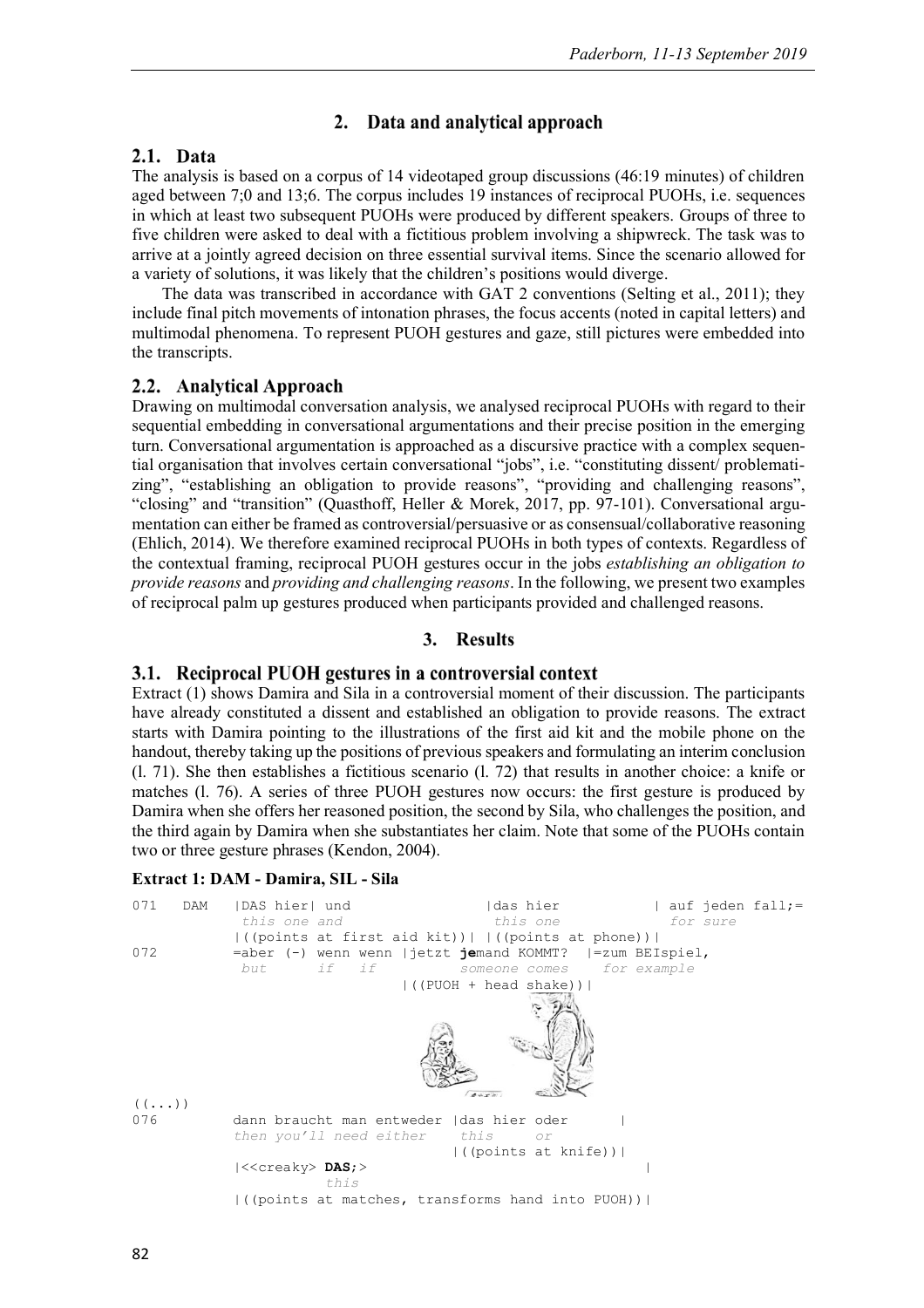

The first PUOH occurs within an argumentative multi-unit turn produced by Damira. It is part of a gesture unit comprising three gesture phrases: a PUOH followed by a deictic gesture that is again transformed into a PUOH. While formulating a hypothetical condition of her fictitious scenario ("if someone comes"), Damira performs a PUOH. In this way, she is indicating to her co-participants that a new idea is being offered. The headshake that conveys an uncertain epistemic stance modulates her position and contextualises it as a proposal. As a consequence of the hypothetical condition, she formulates two new items by pointing to the knife and the matches (l. 76). During the turncompletion, the deictic gesture is transformed into a brief PUOH. At this turn position, the gesture not only hands over the turn to the co-participants, but also invites them to inspect the proposal.

In response to this invitation, Sila produces another argumentative multi-unit turn in which she challenges Damira's proposal. Within her turn, a reciprocal PUOH gesture with three gesture phrases is performed. Gazing at Damira, Sila brings her open hand towards the illustration of the knife, holds it there and repeats "knife" with an intonation that conveys doubt (l. 77). At the same time, the hand, together with the intonation, also shows that the knife has received a transitional status: it is 'put on the table' for further negotiation. The gesture thus contributes to disambiguating reference to a particular object as well as establishing its disputability; as a visible resource, it provides an observable cue to the new epistemic order (Heller, 2018). Sila continues her turn by animating a potential argument in favour of the knife (l. 78: "to kill him?"). The facial shrug and the rising final pitch movement modulate the meaning of the verbal utterance and contextualise it as a rhetorical question that challenges Damira's proposal. Temporally aligned with the rhetorical question, Sila initiates the second gesture phrase: she lifts the open hand and moves it towards her addressee, who now also gazes at her. She then lowers her hand and brings it to a hold next to the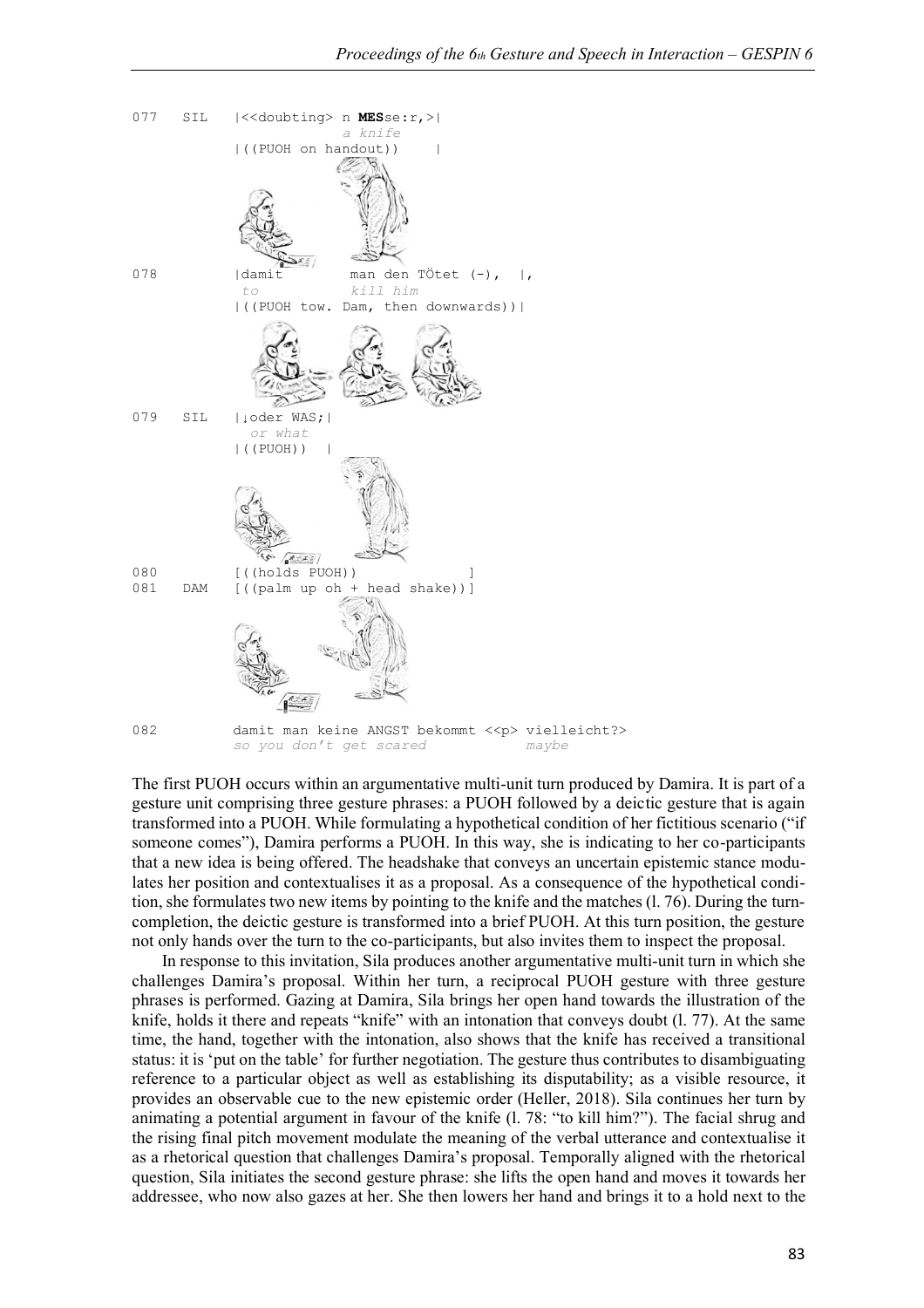paper. Temporally aligned with this third gesture phrase is a colloquial tag question (l. 79: "or what;") which establishes a conditional relevance for a response. In this turn position, the third gesture phrase of the PUOH becomes a "gesture of waiting – a hand waiting, as it were, to be filled with a response" (Streeck 2009, 1, 175). It displays the unfulfilled conditional relevance of the turn and solicits a contiguous response. A third reciprocal PUOH gesture occurs in the forefield of Damira's next turn. Still gazing at each other, both Sila and Damira hold their PUOHs above the table. While Sila's hand solicits an answer, Damira projects that she is about to deal with the challenge, which is done in the next turn (l. 82: "so you don't get scared maybe?"). This *pas de deux* of PUOHs embodies reciprocity in dealing with divergent perspectives.

In summary, three reciprocal PUOHs have been performed by different speakers in subsequent multi-unit turns. The first gesture embodied the communicative function of *offering a reasoned position*. At the same time, it served as a *handover and invitation to inspect the proposal*. The reciprocal PUOH by the next speaker embodied the communicative function of *challenging the position.* The final component of this gesture phrase, initiated at turn-completion, selected a next speaker and reinforced the conditional relevance to deal with the challenge. The third reciprocal PUOH was again produced by the first speaker in advance of the next turn, at a moment when the last speaker's PUOH was still visible. In this position, it *projected the fulfilment of the conditional relevance*, i.e. the production of another argument. In the controversial sequence analysed here, the series of reciprocal PUOHs emerges, due to the fact that a proposal – accompanied by a gesture – is challenged in the next turn. This raises the question as to whether series of reciprocal gestures also occur in consensual contexts in which a challenge is absent.

# 3.2. Reciprocal PUOH gestures in a consensual context

The second extract shows a moment of consensual reasoning. The speakers have already discussed different proposals. Now, Zaim provides a list of three options (ll. 74-76). The following extract shows the subsequent negotiation of the item 'tent'.

### **Extract 2: ZAI – Zaim, CEN – Cennet**

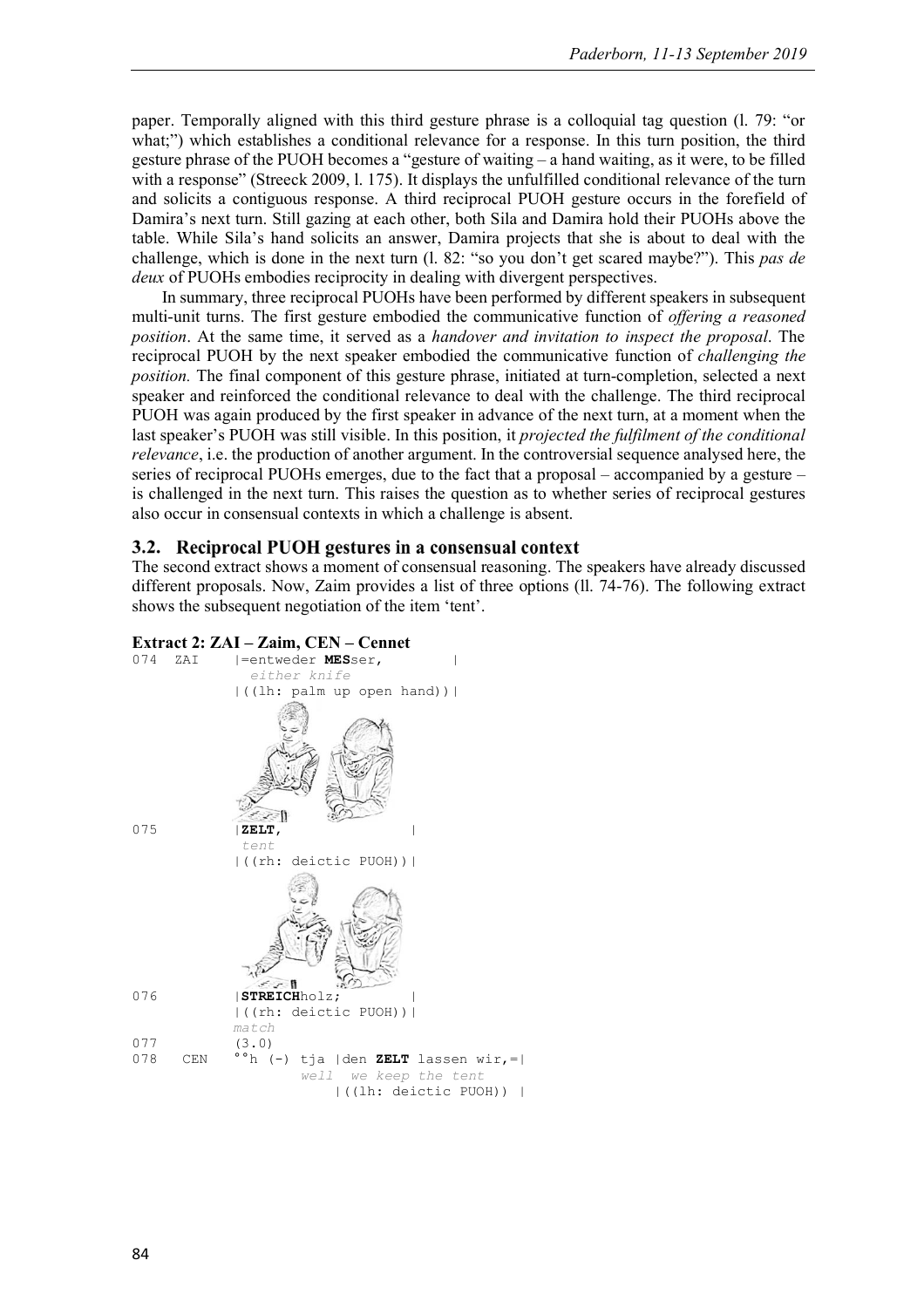

Within the process of giving a list of three suggestions ('knife', 'tent' and 'matches'), Zaim narrows down the choice. His verbal utterances are simultaneously accompanied by PUOHs on 'knife' and deictic PUOHs on 'tent' and 'matches' (ll. 74-76).1 The open hand displays these options towards Cennet as inspectable ones, whereby they receive a transitional status (Kendon, 2004, p. 247). Signalling turn-completion through falling final pitch and shifting his gaze from the paper to Cennet, Zaim makes a reaction by Cennet conditionally relevant. He does not loosen his visual focus until she projects her intention of taking the next turn (l. 78: inhaling).

Cennet establishes an agreement on the second option (l. 78: "well we keep the tent") within a multi-unit turn and underlines her agreement with a mid-turn deictic PUOH towards the handout, which returns (palm up closed) to a position next to the left hand upon turn-completion. Then she supports her position (l. 79: "you need that anyway") while bringing both hands together with her palms up open. The underlying reason is not yet specified; instead, it implies the assumption of common ground (Holler, 2009). The recipient fulfils the missing elaboration and leads Zaim to provide "when it rains" (l. 81). Note that when Zaim further explicates the reason that was initially brought into play by Cennet, no reciprocal PUOH is performed. Unlike the controversial reasoning in which the gestures revert turn after turn to their rest positions (Kendon, 2004), Cennet's hands remain open while Zaim adds his reason. This may be interpreted as an indication of their collaborative reasoning (Heller, 2018) about one and the same item ('tent'). Subsequent to Zaim's completion and as a co-constructive elaboration, Cennet now extends her former argument (l. 83: "then you can go under it"). She simultaneously performs a brief rotating PUOH that evokes the assumed common ground (Holler, 2010).

The following observations could be made here: the first gesture is produced while listing three proposals (ll. 74-75); the subsequent reciprocal PUOH shows the next speaker's agreement with

<sup>&</sup>lt;sup>1</sup> The handshape of Zaim's gesture – palm up oriented hand with curled fingers – does not represent a prototype of PUOHs. It is likely that the handshape results from economic reasons.